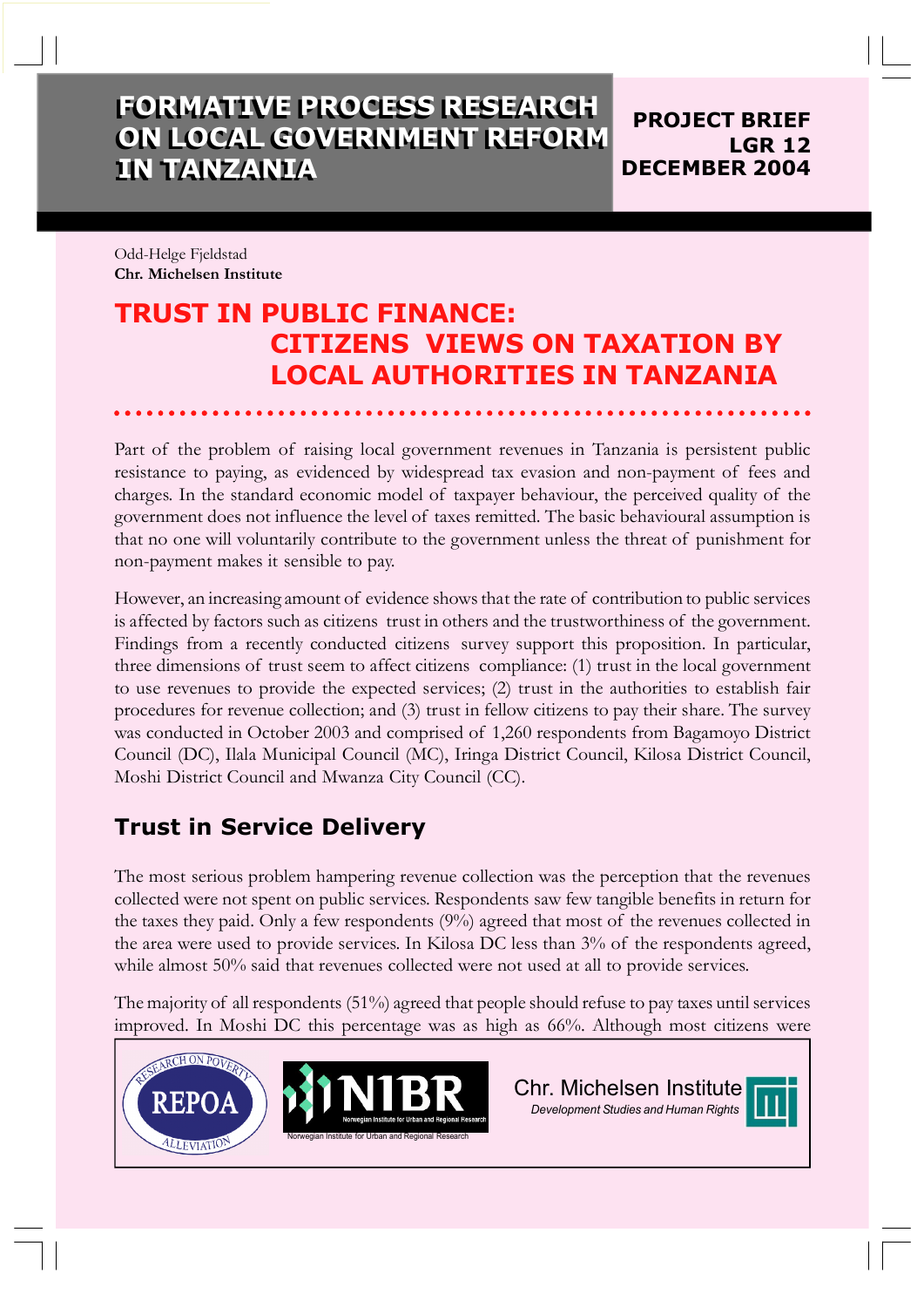unable to assess the exact value of what they received from the government in return for the taxes they had paid, these views reflected a deep distrust of the local authorities' ability and motivation to provide services.

As many as 73% of all the respondents said they would be willing to pay more taxes if public services were improved. However there are significant differences between the six case councils in this respect. The respondents from Iringa DC were least inclined to willingly increase tax payments in exchange for improved services. The respondents from Moshi DC were those most positive towards this hypothetical question. But the response may reflect a situation where poor service delivery results in people legitimising non-payment.

## **Trust in the Procedures for Collection and Allocation of Revenues**

Many respondents considered 'dishonest collectors' to be a major problem (46%), or part of the problem (19%), although there were substantial differences between the case councils in this respect. While 51% of the respondents in Bagamoyo DC agreed that tax collectors were dishonest, the figure for Iringa DC is 33%. When asked why some people pay taxes and fees, nearly half of the respondents (46%) said people pay because they 'want to avoid disturbances'. The way the tax law is enforced and the severity of sanctions appear to have contributed to undermine trust in local authorities and fuelled resistance.

The collection of the development levy often led to conflicts and tensions between collectors and citizens. Since this survey was carried out only a few months after the abolition of the development levy in June 2003, citizens' perceptions of revenue collectors may still reflect their views based on their previous experiences, although 94% of the respondents said they were aware of the abolishment of the levy. If this is the case, we may expect that taxpayer - tax collector relations will improve.

In general, citizens considered misuse of public funds to be major problem, though there were large variations across the councils surveyed. While only 11% of respondents from Iringa DC saw misuse as unavoidable, the corresponding figure for Moshi DC was 41%. Across all councils, the officials and leaders located closest to the respondent were the most trusted. People considered that village/mtaa authorities were likely to better allocate the collected revenues than higherlevel authorities.

When asked what actions would reduce the misuse of tax revenue, almost half of the respondents said it would not help to report this to the council officers and police, mostly because 'all civil servants are corrupt and they protect each other·. With respect to actual action taken by citizens, only 4% of all the respondents (in Moshi DC, as few as 1%) said they had reported misuse of tax funds over the last two years. These figures are discouraging given the fact that the government has run extensive anti-corruption campaigns since 1996 and encouraged people to report officials who abuse their position for personal gain. Almost 21% of the respondents said that the reason why so few people take action and report misuse of revenues collected is because they fear repercussions. This suggests that much is still to be done to build trust between local authorities and citizens.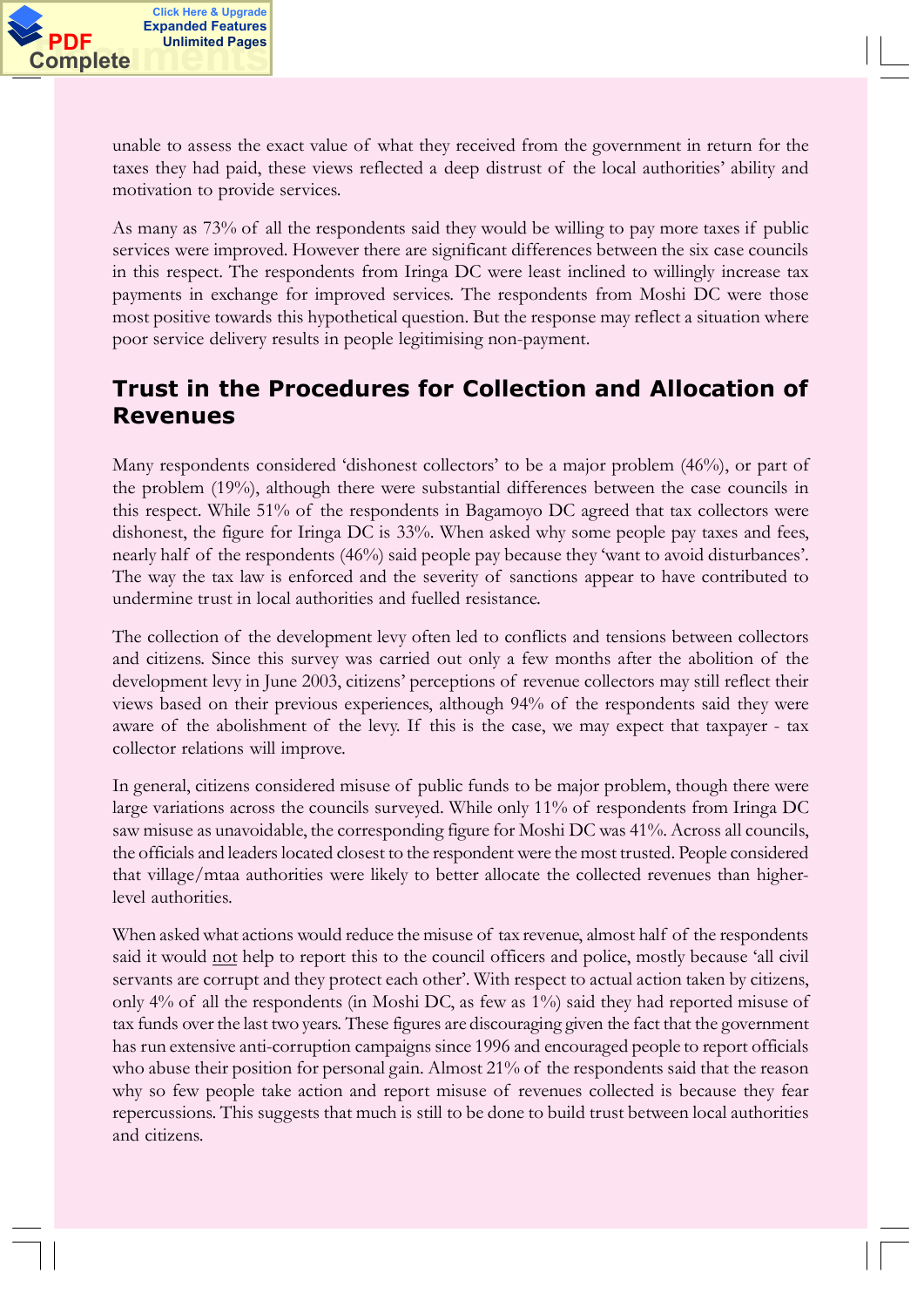

#### **Trust in Fellow Citizens**

The data did not provide clear support to the proposition that social influences affect compliance. We did find some indications that the larger the proportion of the local population observed to be not paying - the lower the perceived risk of being prosecuted. Almost 40% of the respondents say they were aware of many (24%), or some (15%), people in their area who did not pay taxes and charges. Surprisingly, only 29% of the respondents considered taxpayers· unwillingness to pay to be a major problem.

The attitude of local political leaders with respect to payment may also be important, for instance by legitimising non-payment through their own behaviour. 56% of the respondents blamed local government elected leaders fully or partly for poor tax collection in their area.

### **How to Improve the System**

This survey shows that citizens feel they get little in return for taxes paid. However, the majority of the respondents said that 'they would be willing to pay more taxes if public services were improved'. Hence, from a policy perspective, it is a major challenge to provide better linkages between payment and service delivery.

Taxes, however, may not be the best mechanism to obtain a better relationship between the demand and supply of public services. Better links can be achieved through cost-recovery charging systems. In some countries, including Namibia and South Africa, charges on trading services such as electricity, water, sanitation and solid waste are the major sources of urban and metropolitan revenues. In principle, user charges link the amount paid directly to what a consumer uses.

There are a number of constraints on user charges and other means of cost recovery in Tanzania. These arise from equity considerations, fluctuations in demand, and the relationships between services financed by charges and provided by private sector enterprises as compared to those financed by general tax revenues. Furthermore, local governments may employ user charges as taxes to fund general expenses, and thereby undermine the link between the demand and supply of services. However, there are reasons and scope for innovation, including greater use of mechanisms based on realistic pricing and other cost-recovery methods.

Tanzania has a long tradition of providing basic public services through self-help activities, religious and other locally based organisations, as well as through institutionalised long-term relationships between state agencies and organised groups of citizens (co-production). By providing a more direct link between citizens· contributions and service delivery, such mechanisms have in some cases proved to be an effective and sustainable means of mobilising the resources needed to improve basic services for poor people. Almost 75% of the respondents in our survey said that people should contribute to improved services through self-help activities, though there were large variations across councils. While more than 90% of the respondents in Kilosa DC and Iringa DC were positive towards self-help in improving service delivery, only 56% of the respondents in Ilala MC were in favour of this self-help approach. These differences might reflect that various self-help and similar schemes have had some positive impacts on service